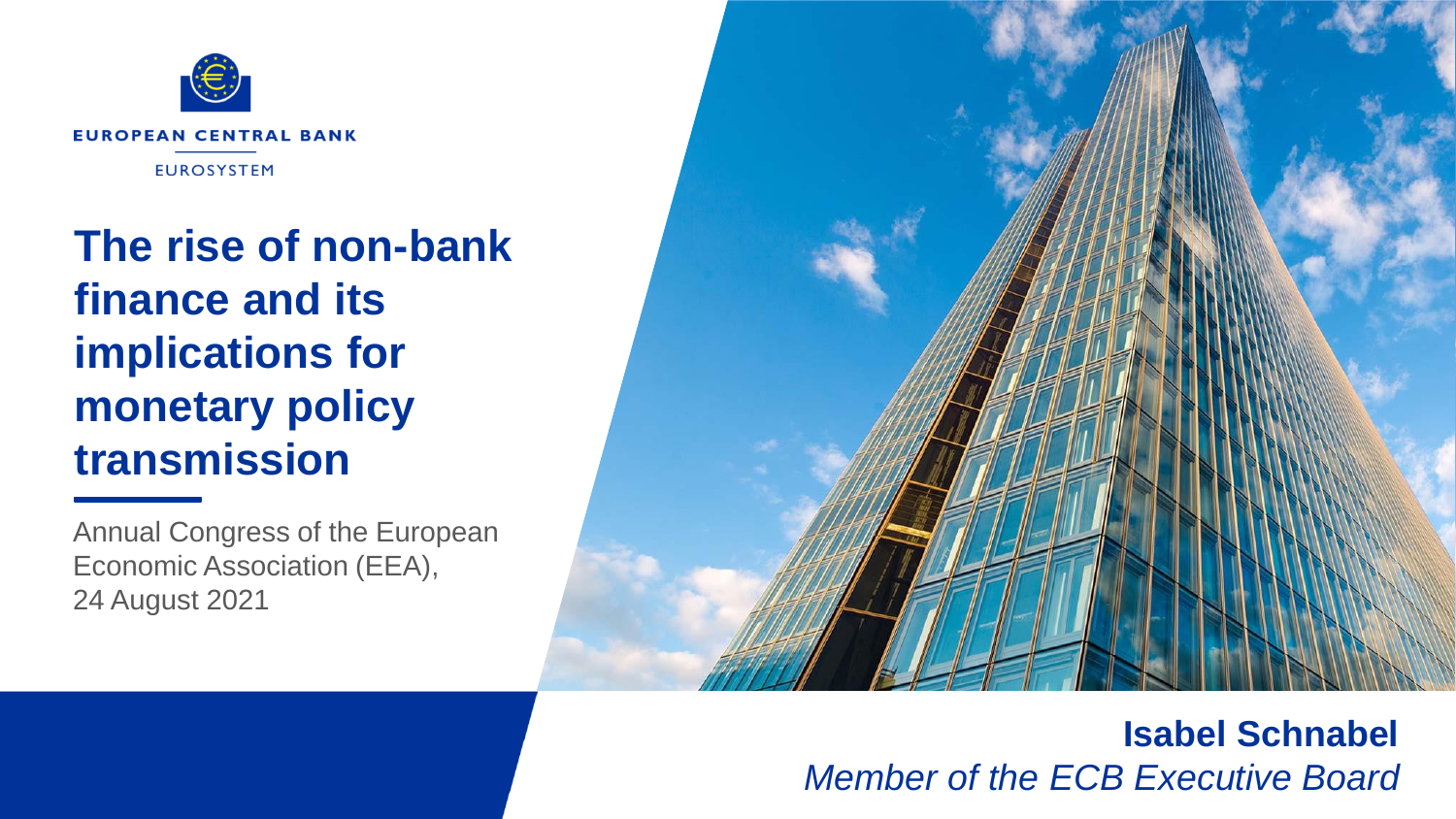## **Increasing role of non-banks and bond financing in the euro area, with bank loans remaining the main debt instrument for corporates**

### **Financial asset holdings in the euro area** *(EUR trillion)*



#### Source: Euro area accounts.

Notes: Non-MFIs include insurance companies and pension funds (ICPFs), investment funds (IFs), and other financial intermediaries (OFIs). MFIs exclude the Eurosystem. Calculations based on market values. Latest observation: Q1 2021.

### **Ratio of bonds over loans in euro area non-financial corporations** *(ratio)*



#### Sources: ECB (BSI, SEC).

Notes: Data cover non-financial corporations (NFCs); loans and bonds are notional stocks. Cross-country standard deviation is calculated excluding Greece. Latest observation: May 2021.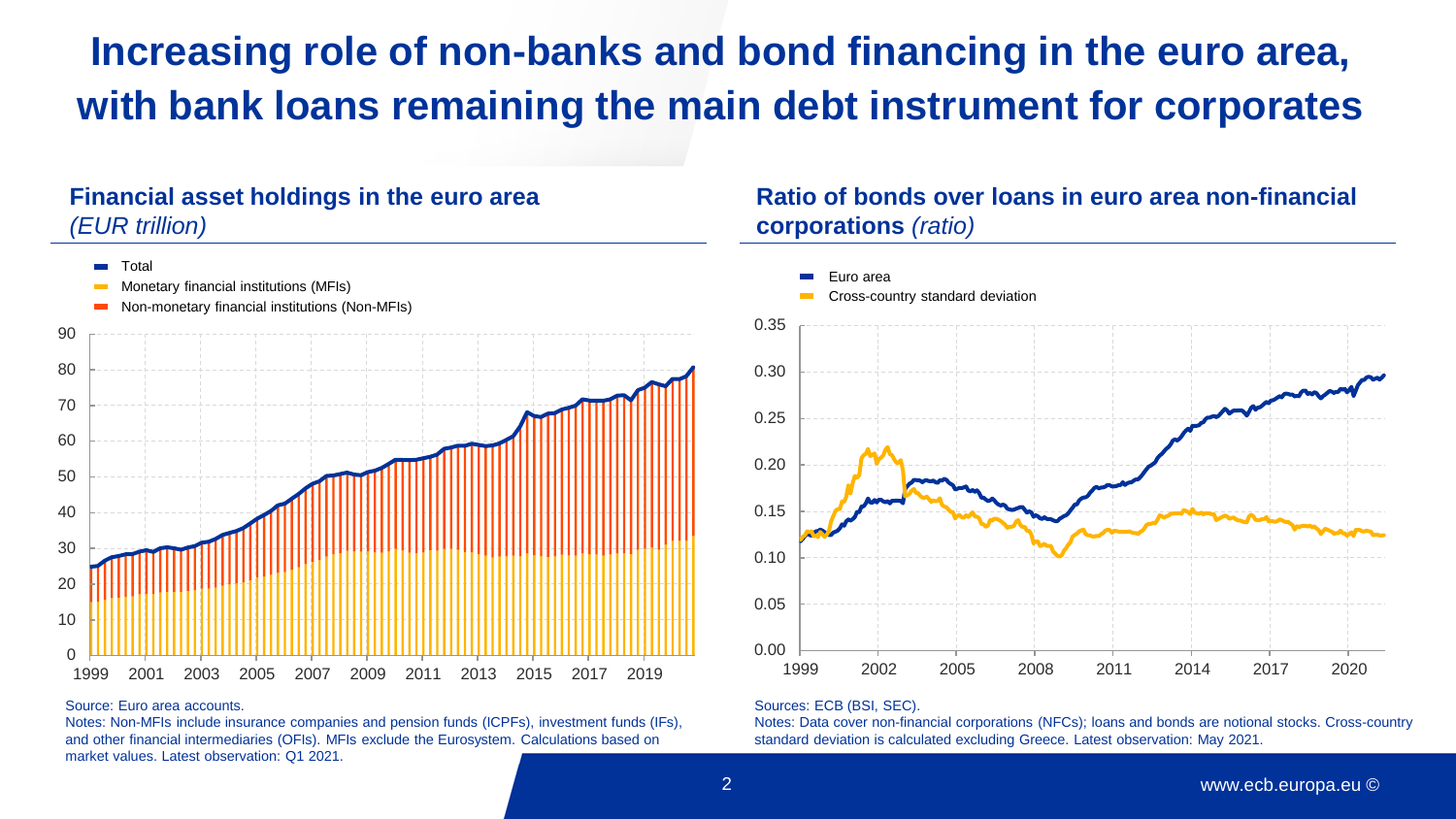## **Systematic differences in balance sheet structures and in responses to policy easing shocks between banks and non-banks**

#### **Composition of bond holdings**

*(left-hand scale: percentages, right-hand scale: years)*



Source: ECB Securities Holdings Statistics by Sector and ECB calculations. Latest observation: Q2 2021.

### **Balance sheet responses to policy easing shock** *(percentages)*



Source: Cappiello, L., Holm-Hadulla, F., Maddaloni, A., Mayordomo, S., Unger, R. et al. (forthcoming), "Non-bank financial intermediation", *ECB Strategy Review Workstream Report*. Notes: Chart shows the response to monetary policy easing shocks after 12 months, identified via highfrequency surprises in a monthly euro area local projections model, that leads to a 25 basis point decline in interest rates. Dependent variables are total notional stocks of bank assets and investment fund (IF) shares, respectively. Short-rate (long-rate) shocks refer to surprises in the three-month overnight index swap (OIS) rate (ten-year Bund yield). Diamonds are point estimates; whiskers are 90% confidence intervals.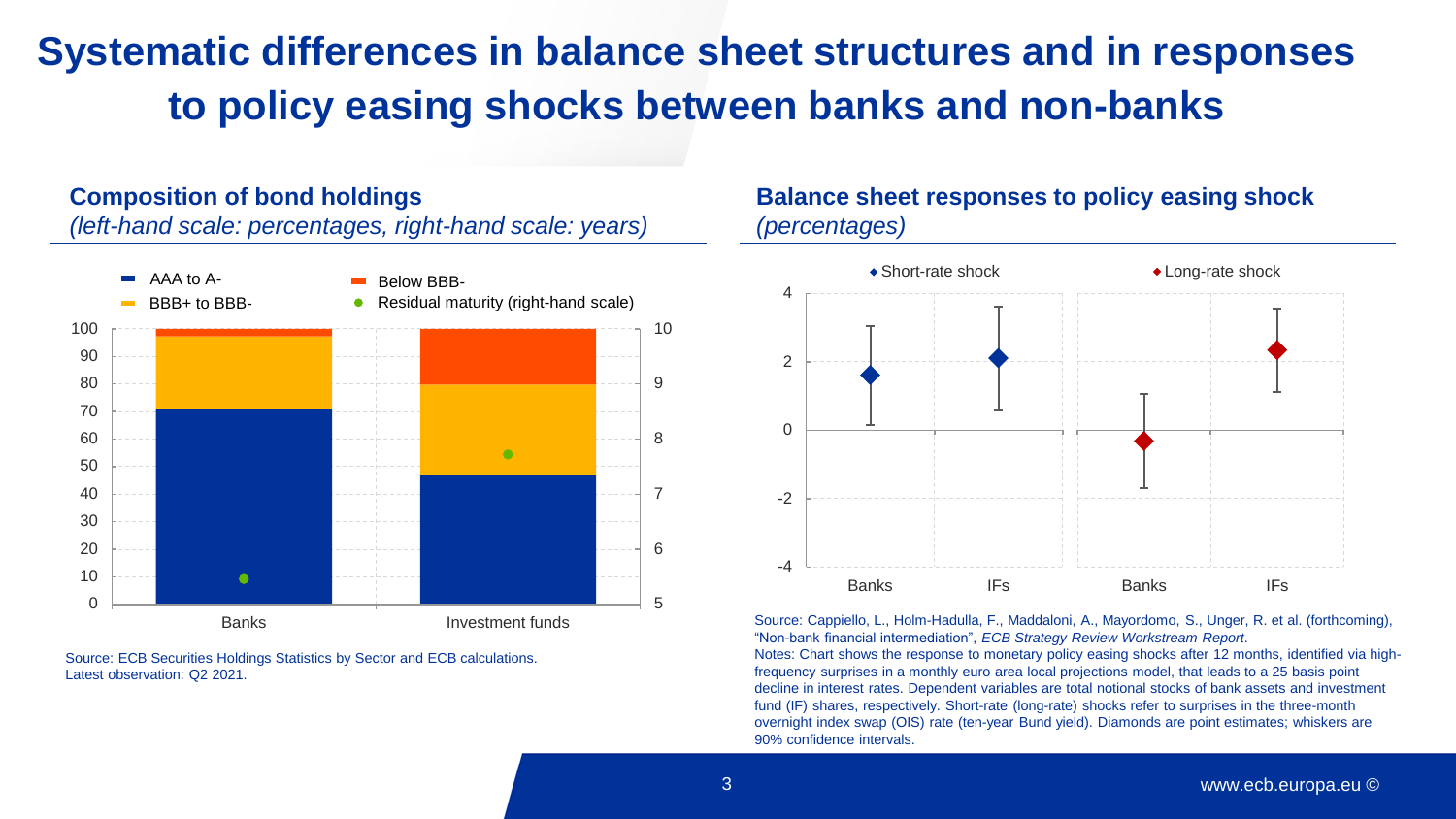### **Transmission of monetary policy to the real economy depends on firms' debt financing structure**

**Loan vs bond cost response to a monetary policy** 



Source: Holm-Hadulla, F. and Thürwächter, C. (2021), "Heterogeneity in corporate debt structures and the transmission of monetary policy", *European Economic Review*, Vol. 137. Notes: Charts show impulse response functions (IRFs) to a monetary policy easing shock, identified via high-frequency surprises in a panel local projections model, using monthly data for euro area countries, that leads to a 25 basis point fall in interest rates. Shocks refer to surprises in the one-month overnight index swap (OIS) rate, except for the 'long-rate shock' which refers to five-year Bund yields. Intermediation wedge is the difference between a loan-financing vs bond-financing spread. Bond share is the ratio of bond volume to the sum of bond and loan volumes in non-financial corporation (NFC) sector of each country. Low (high) bond share refers to lower (upper) quintile of cross-country bond share distribution. The range in the left-hand panel denotes the 90% confidence interval. IRFs in the right-hand panel are smoothed. Diamonds are point estimates; whiskers are 90% confidence intervals.

#### 4 www.ecb.europa.eu ©

**GDP response to a monetary policy easing shock**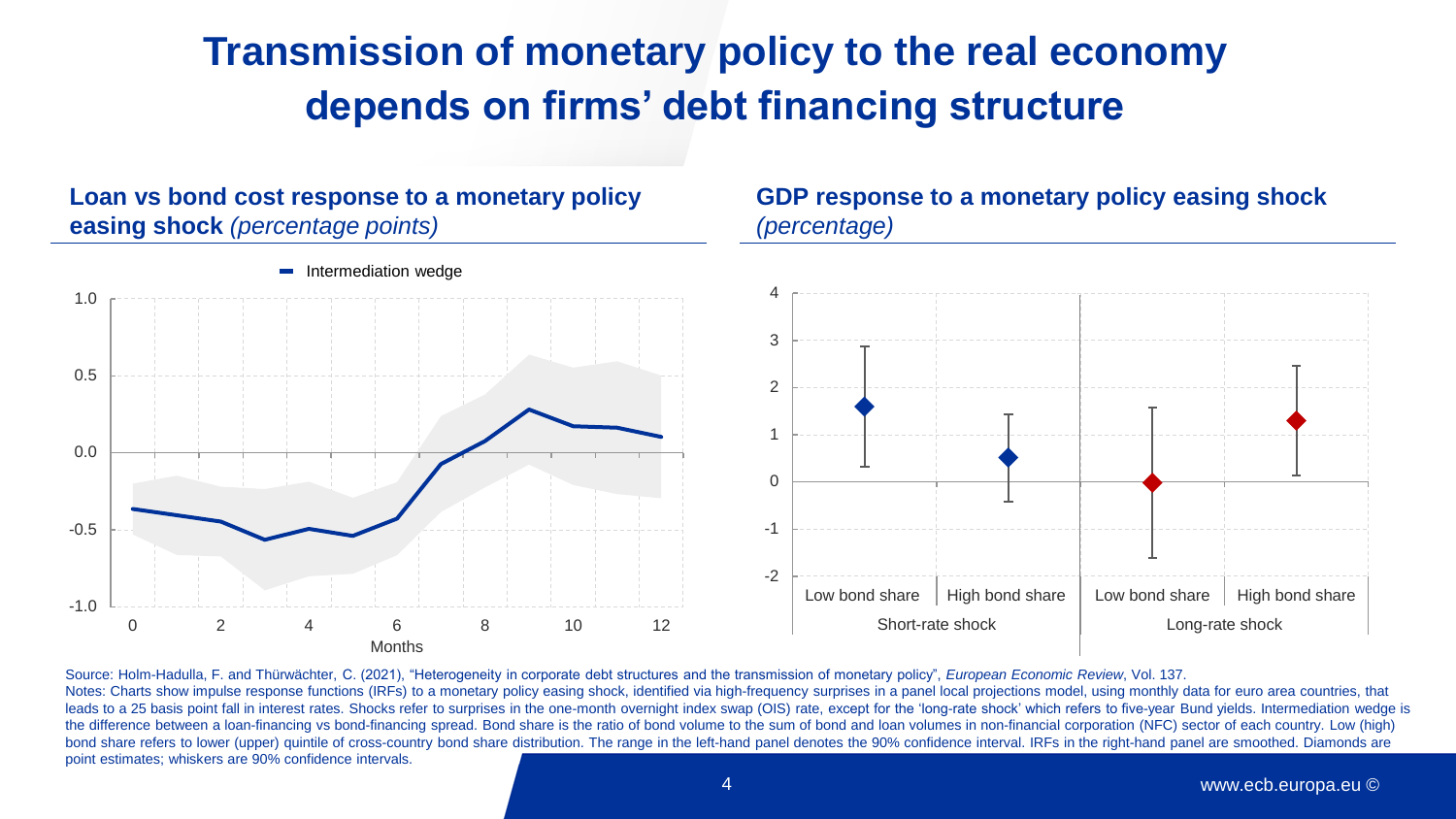# **Risk-taking incentives of investment funds depend on monetary policy instrument**

**Initial fund flow response to monetary policy shocks**  *(left-hand scale: percentage of net asset value, right-hand scale: EUR billions)*

**Initial response of investment fund cash holdings over total assets to monetary policy shocks** *(left-hand scale: change as percentage of total assets; right-hand scale: percentage of total assets)*



Source: Giuzio, M., Kaufmann, C., Ryan, E., and Cappiello, L. (2021, forthcoming), "Investment funds, risk-taking, and monetary policy in the euro area", *Working Paper Series*, ECB. Notes: Estimates in both panels are based on a Bayesian vector autoregression (BVAR) model using monthly data between April 2007 and June 2019. Monetary policy shocks are identified using an adapted version of the method in Jarociński, M. and Karadi, P. (2020), "Deconstructing monetary policy surprises – the role of information shocks", *American Economic Journal: Macroeconomics*, Vol. 12, No 2, American Economic Association, April, pp. 1-43, and, using data provided by Altavilla, C., Brugnolini, L., Gürkaynak, R., Motto, R. and Ragusa, G. (2019), "Measuring euro area monetary policy", *Journal of Monetary Economics*, Vol. 108, December, pp. 162-179. The model includes the five-year Bund yield, the five-year euro area NFC bond spread, the EURO STOXX index and its volatility (VSTOXX). The left panel shows the median impulse response function (IRF), with areas shaded blue (grey) denoting 68% (90%) credibility intervals after a monetary policy shock equivalent to a 25 basis point reduction of the five-year euro area risk-free rate. The right panel shows the first-month response for different fund types. The monetary policy shocks are equivalent to a 25 basis point reduction in the five-year euro area risk-free rate for long-end shocks and in the three-month overnight index swap (OIS) for short-end shocks. Flows examined are to funds with euro area domicile and European investment focus.